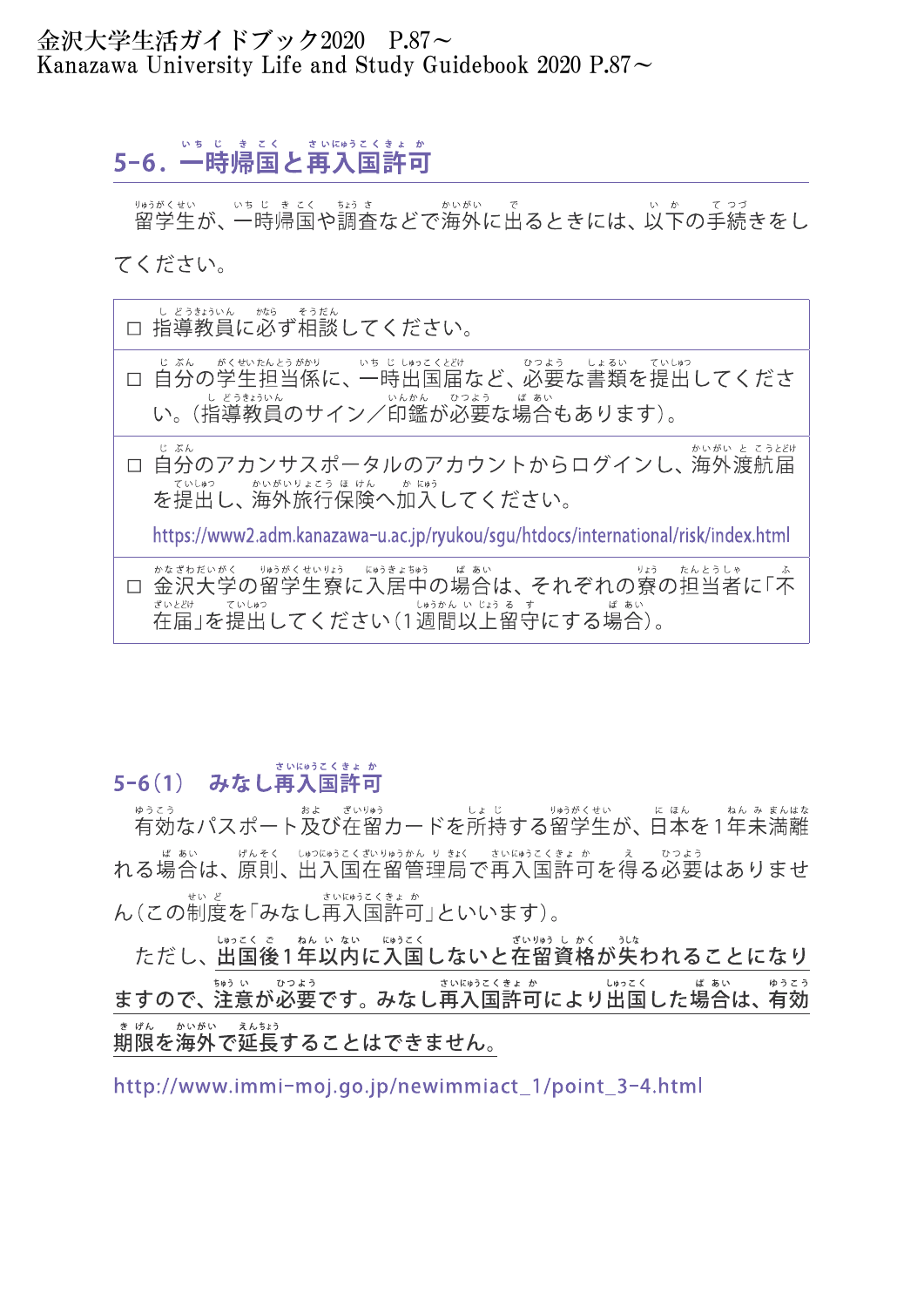# 5-6. Temporary Leave and Re-entry

If you are going to leave Japan temporarily to return to your home country or for research purposes with the intention of ultimately returning to Japan, the following steps must be taken before departure.

□ Consult your Academic Advisor.

 $\square$  Submit the required documents for temporary leave to your Student Affairs Section.

(The form may need the signature or hanko of your Academic Advisor.)

- □ Submit the form "Overseas Travel Notification" via Acanthus Portal Web Class and apply for "Overseas Travel Insurance". https://www2.adm.kanazawa-u.ac.jp/ryukou/sgu/htdocs/international/risk/index.html
- $\Box$  If you live in Kanazawa University International dormitories, you need to If you live in Kanazawa University International dormitories, you need to<br>submit the "Notification of Absence" form to the person in charge of each<br>dormitory. (For absences of more than a week.)

### 5-6(1) The special re-entry permit system

If you are going to leave Japan for less than 1 year with a valid passport and a valid residence status in Japan, in principle, you will not be required to apply If you are going to leave Japan for less than 1 year with a valid passport and<br>a valid residence status in Japan, in principle, you will not be required to apply<br>for a re-entry permit at the Immigration Bureau.(This is cal a valid residence s<br>for a re-entry perr<br>entry permit".) entry permit".)<br>Please note that you will lose your resident status if you fail to re-enter

Japan within 1 year of your departure. Foreign residents who have departed from Japan on a special re-entry permit will not be able to extend that permit while abroad.

http://www.immi-moj.go.jp/newimmiact\_1/en/point\_3-4.html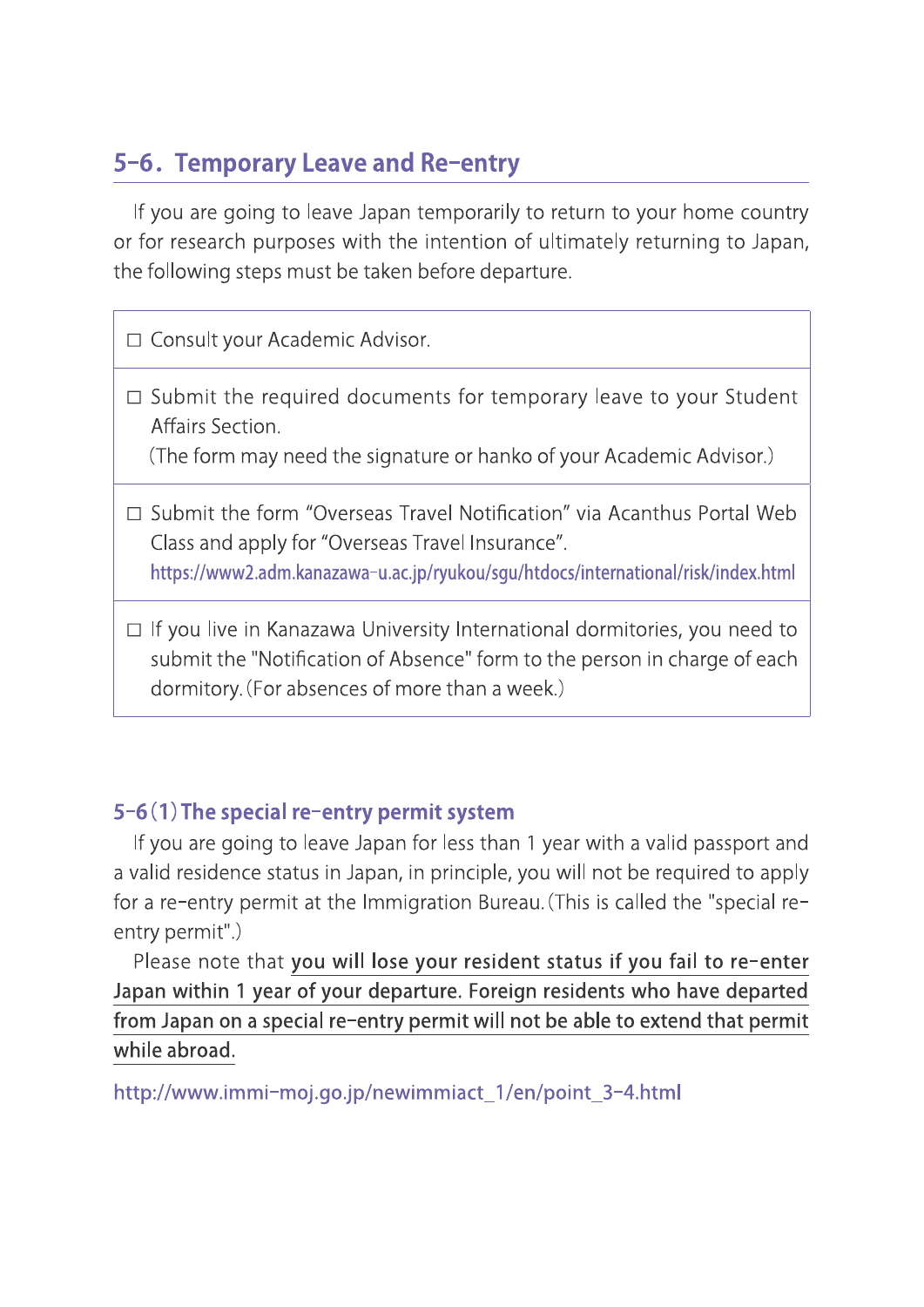

- 、をいい。<br>。在留カードが未交付で、後日在留カードを交付する旨の記載を受けたパ スポートがあれば、みなし再入国許可による出国・再入国は可能です。
- 。出国する際に、必ず在留カードを保持してください。また、忘れずに「再」<br>『『おさくしゅっこく まるく』さいにゅうこくよう<br>入国出国記録」(再入国用EDカード)の該当欄にチェックしてください。 入 国 出 国 記 録 入 国 用 がい 当 とう 欄 らん にチェックしてく ださい。 にゅうこくしゅっこく きろく さい にゅう こく よう この手 続 きを行 わないと、日 本 に再 入 国 することができません。なお、手 て つづ おこな に ほん さい にゅう こく て <sub>まうりょう</sub><br>数料はかかりません。 すう りょう
- 。 1年以内に在留期限が来る場合は、その日が期間満了日となります。



、てっづいまない」というこくという。<br>そ続きを行わないで出国したり、有効期限内に再入国しないと在留資格 を失 うしな うことになります。